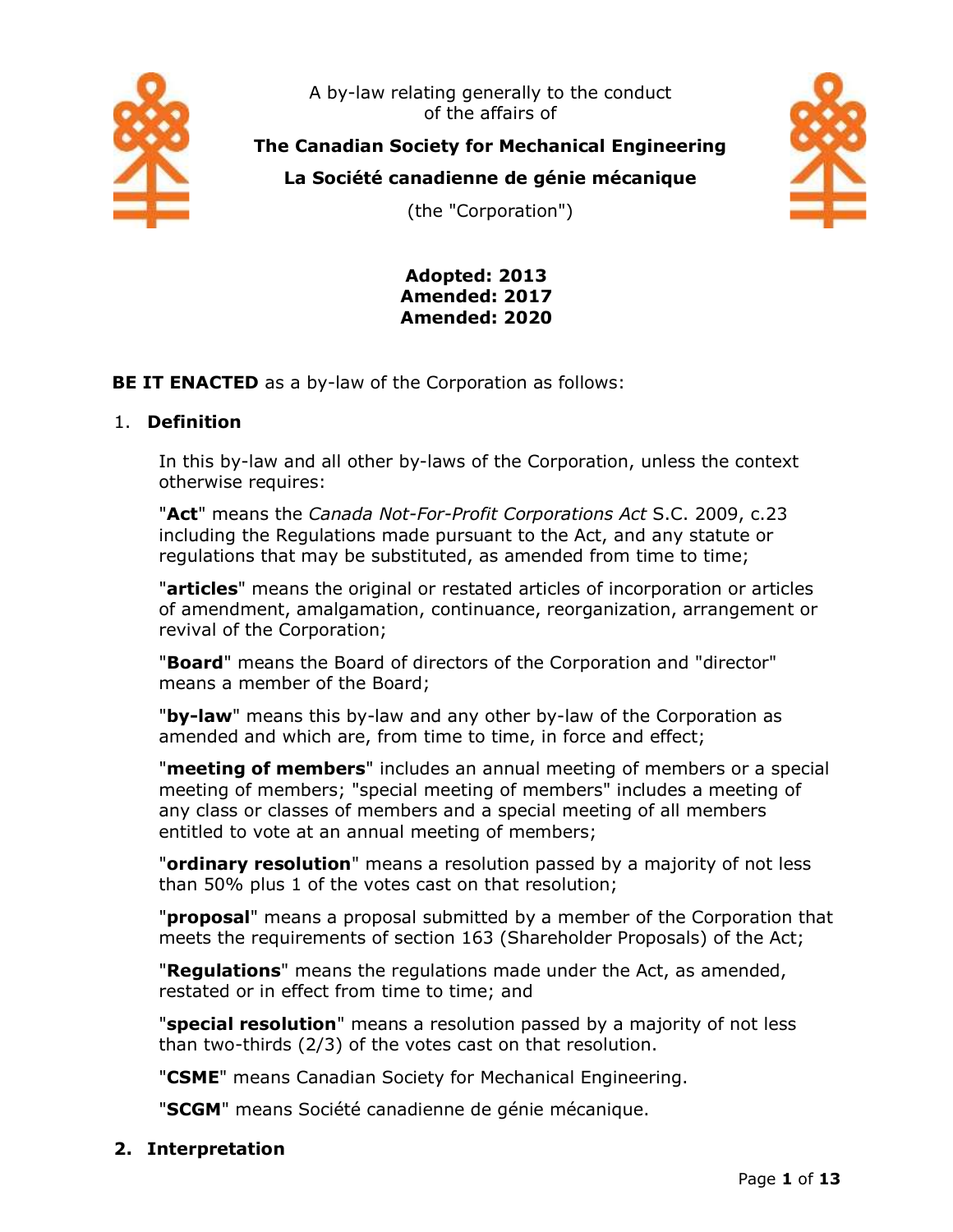In these By-Laws and in all other CSME By-Laws hereafter passed unless the context otherwise requires, words in the singular include the plural and viceversa, words in one gender include all genders, and "person" includes an individual, body corporate, partnership, trust and unincorporated organization. Both the French and English versions of the by-laws are official.

# **3. Execution of Documents**

Deeds, transfers, assignments, contracts, obligations and other instruments in writing requiring execution by the Corporation may be signed by the President and another member of the Executive Council. In addition, the Board may from time to time direct the manner in which and the person or persons by whom a particular document or type of document shall be executed. Any signing director may certify a copy of any instrument, resolution, by-law or other document of the Corporation to be a true copy thereof.

# **4. Financial Year**

The financial year end of the Corporation shall be December 31 in each year.

# **5. Banking Arrangements**

The banking business of the Corporation shall be transacted at such bank, trust company or other firm or corporation carrying on a banking business in Canada or elsewhere as the Board of directors may designate, appoint or authorize from time to time by ordinary resolution. The banking business or any part of it shall be transacted by an officer or officers of the Corporation and/or other persons as the Board of directors may by ordinary resolution from time to time designate, direct or authorize.

# **6. Borrowing Powers**

The directors of the Corporation may, without authorization of the members,

- a. borrow money on the credit of the CSME;
- b. issue, reissue, sell, pledge or hypothecate debt obligations of the CSME;
- c. give a guarantee on behalf of the CSME; and
- d. mortgage, hypothecate, pledge or otherwise create a security interest in all or any property of the corporation, owned or subsequently acquired, to secure any debt obligation of the CSME.

# **7. Annual Financial Statements**

The CSME financial statements will be made available to Members through electronic and/or print means, and shall be presented at the Annual General Meeting for approval by the Members.

# **8. Membership Conditions**

Subject to the articles, there shall be two classes of members in the Corporation, namely, Class A members and Class B members. The Board of directors of the Corporation may, by ordinary resolution, approve the admission of the members of the Corporation. Members may also be admitted in such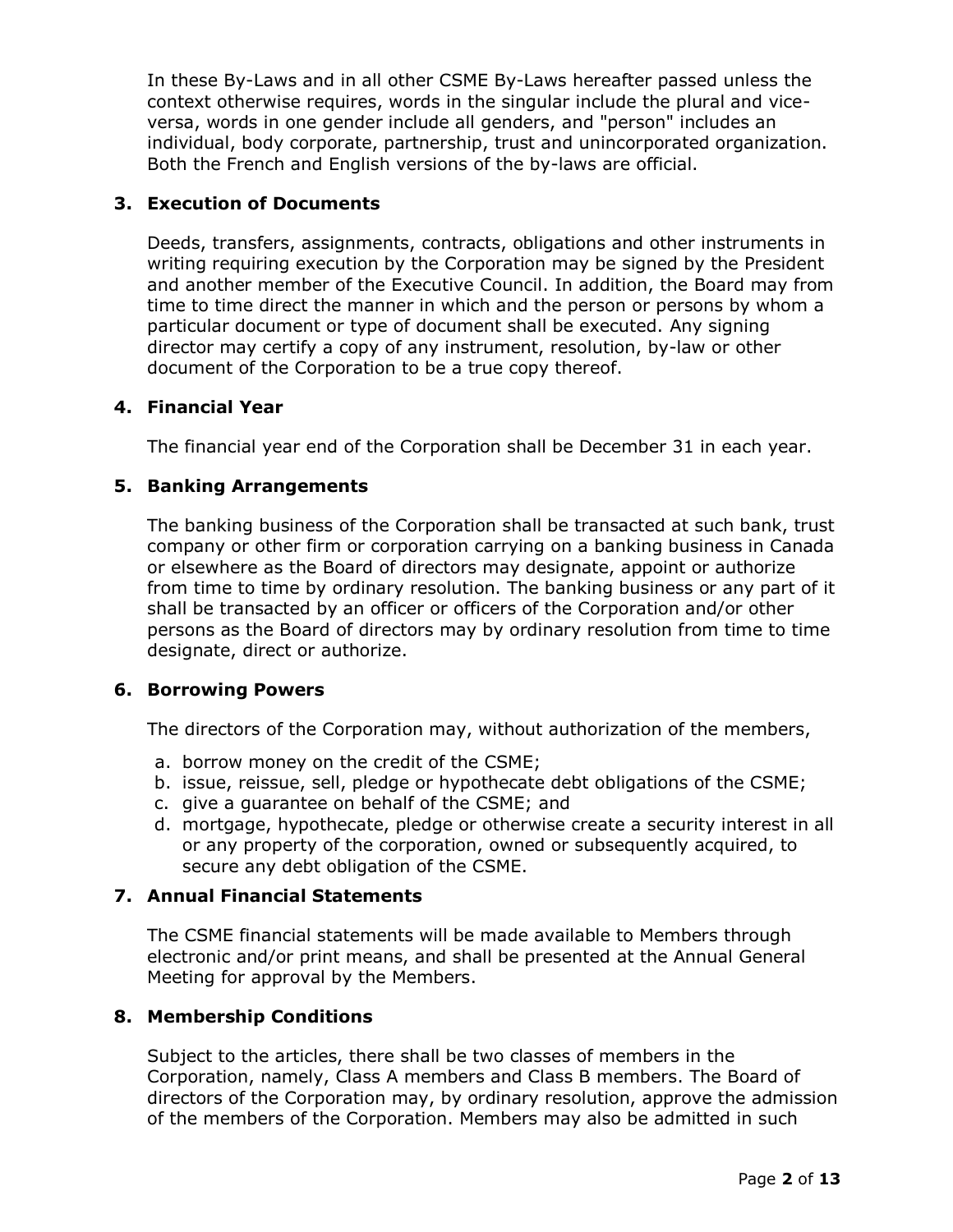other manner as may be prescribed by the Board by ordinary resolution. The following conditions of membership shall apply:

### **a. Class A Members**

- i. Class A voting membership shall be available only to individuals who have applied and have been accepted for Class A voting membership in the Corporation.
- ii. The term of membership of a Class A voting member shall be annual, subject to renewal in accordance with the policies of the Corporation.
- iii. As set out in the articles, each Class A voting member is entitled to receive notice of, attend and vote at all meetings of members and each such Class A voting member shall be entitled to one (1) vote at such meetings.
- iv. Class A members shall include at least two sub-classes:
	- 1. Member;
	- 2. Fellow.

## **b. Class B Members**

- i. Class B non-voting membership shall be available only to individuals who have applied and have been accepted for Class B non-voting membership in the Corporation.
- ii. The term of membership of a Class B non-voting member shall be annual, subject to renewal in accordance with the policies of the Corporation.
- iii. Subject to the Act and the articles, a Class B non-voting member shall not be entitled to receive notice of, attend or vote at meetings of the members of the Corporation.
- iv. Class B members shall include four sub-classes:
	- 1. Student Member;
	- 2. Corporate Member;
	- 3. Canadian Sustaining Member;
	- 4. International Sustaining Member.

Other sub-classes of Class A and B members may be created by the Board by ordinary resolution.

Pursuant to subsection 197(1) (Fundamental Change) of the Act, a special resolution of the members is required to make any amendments to this section of the by-laws if those amendments affect membership rights and/or conditions described in paragraphs  $197(1)(e)$ , (h), (l) or (m).

# **9. Membership Transferability**

A membership may only be transferred to the Corporation. Pursuant to Section 197(1) (Fundamental Change) of the Act, a special resolution of the members is required to make any amendment to add, change or delete this section of the by-laws.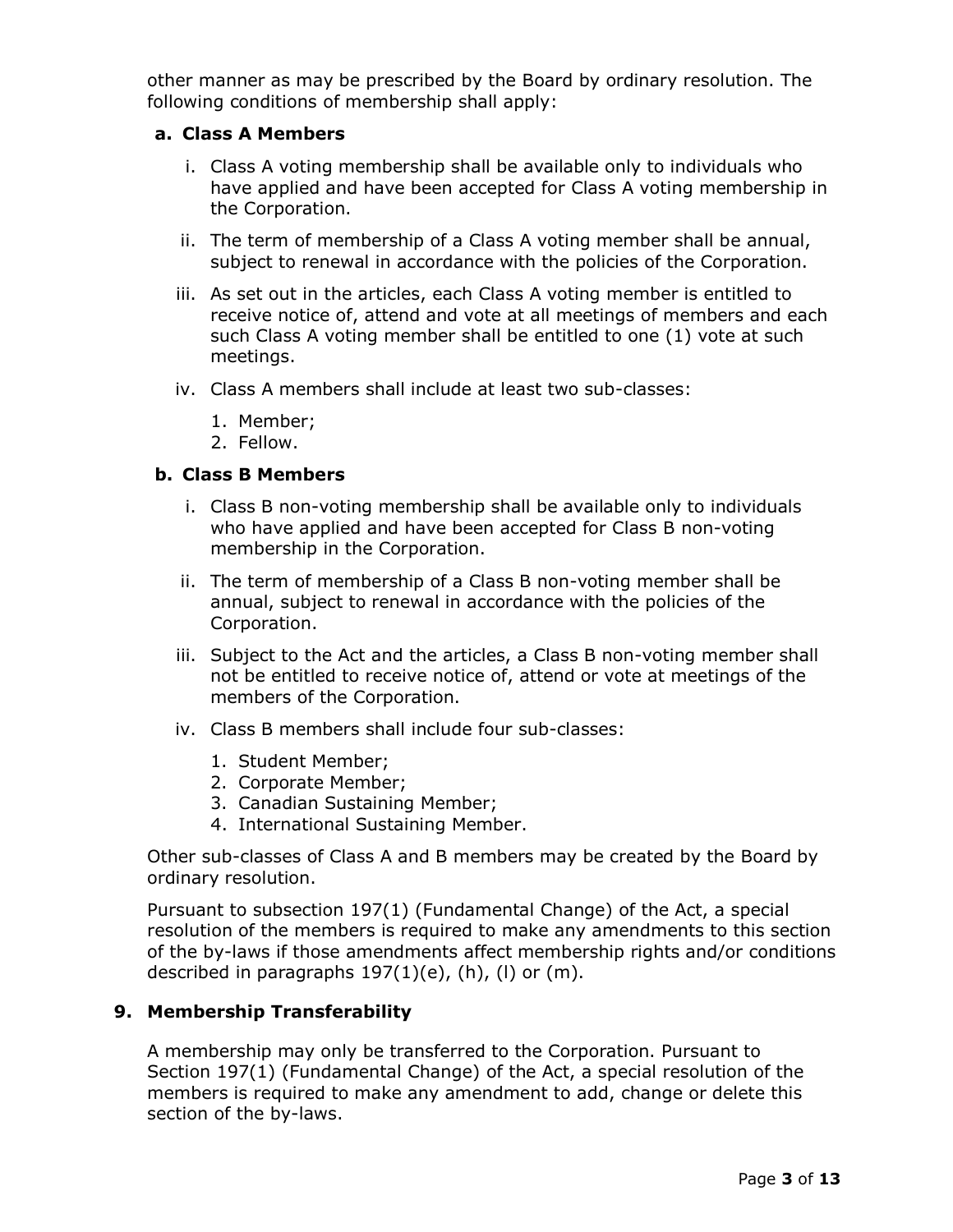# **10. Notice of Meeting of Members**

Notice of the time and place of a meeting of members shall be given to each member entitled to vote at the meeting by telephonic, electronic or other communication facility to each member entitled to vote at the meeting, during a period of 21 to 35 days before the day on which the meeting is to be held.

Pursuant to subsection 197(1) (Fundamental Change) of the Act, a special resolution of the members is required to make any amendment to the bylaws of the Corporation to change the manner of giving notice to members entitled to vote at a meeting of members.

# **11.Members Calling a Meeting of Members**

The Board of directors shall call a special meeting of members in accordance with Section 167 of the Act, on written requisition of members carrying not less than 5% of the voting rights. If the directors do not call a meeting within twenty-one (21) days of receiving the requisition, any member who signed the requisition may call the meeting.

# **12.Absentee Voting at Meeting of Members**

Pursuant to Section 171(1) of the Act, a member entitled to vote at a meeting of members may vote by proxy by appointing in writing a proxyholder, and one or more alternate proxyholders, who are not required to be members, to attend and act at the meeting in the manner and to the extent authorized by the proxy and with the authority conferred by it subject to the following requirements:

- a. a proxy is valid only at the meeting in respect of which it is given or at a continuation of that meeting after an adjournment;
- b. a member may revoke a proxy by depositing an instrument or act in writing executed or, in Quebec, signed by the member or by their agent or mandatary
	- i. at the registered office of the corporation no later than the last business day preceding the day of the meeting, or the day of the continuation of that meeting after an adjournment of that meeting, at which the proxy is to be used, or
	- ii. with the chairperson of the meeting on the day of the meeting or the day of the continuation of that meeting after an adjournment of that meeting;
- c. a proxyholder or an alternate proxyholder has the same rights as the member by whom they were appointed, including the right to speak at a meeting of members in respect of any matter, to vote by way of ballot at the meeting, to demand a ballot at the meeting and, except where a proxyholder or an alternate proxyholder has conflicting instructions from more than one member, to vote at the meeting by way of a show of hands;
- d. if a form of proxy is created by a person other than the member, the form of proxy shall
	- i. indicate, in bold-face type,
		- A. the meeting at which it is to be used,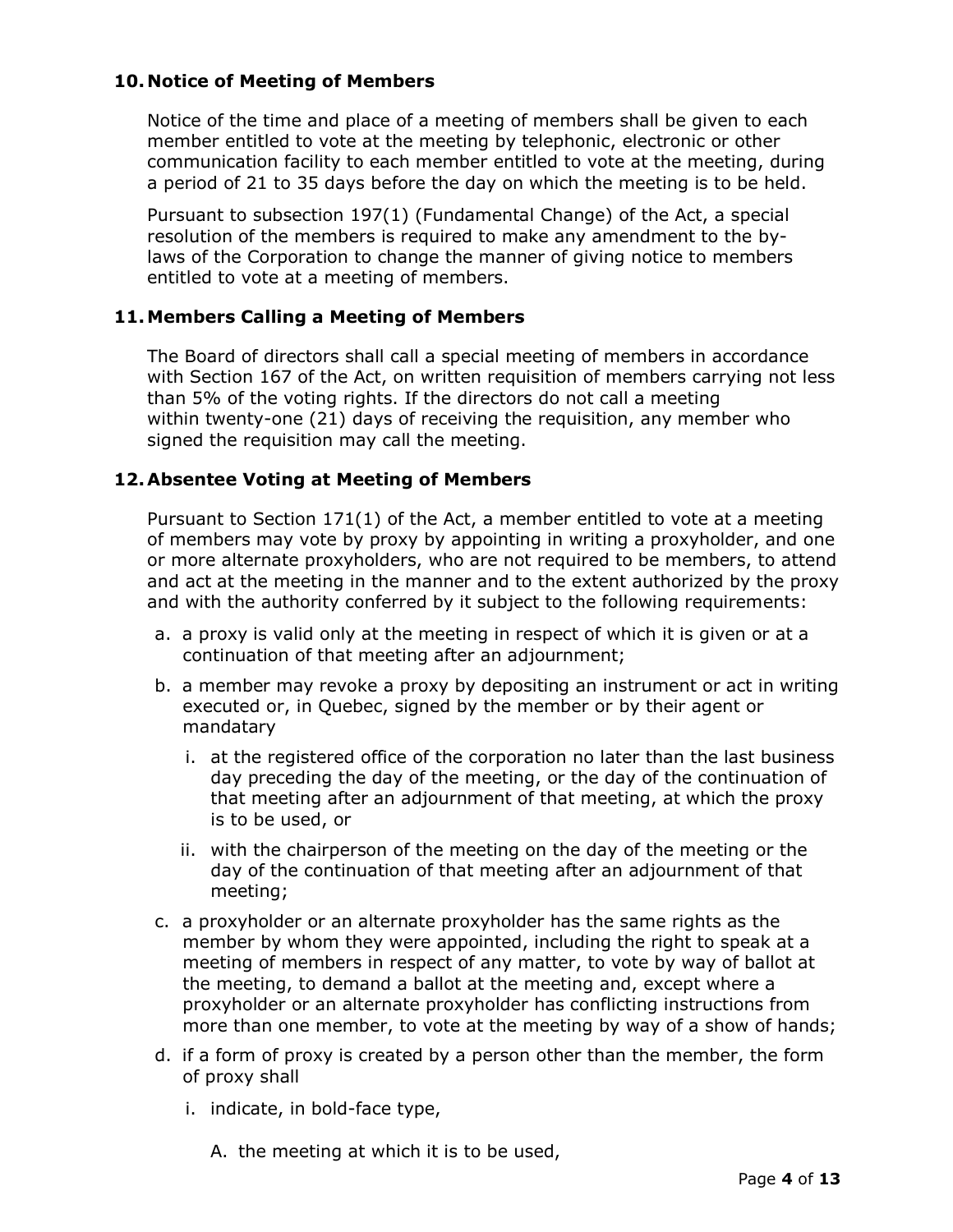- B. that the member may appoint a proxyholder, other than a person designated in the form of proxy, to attend and act on their behalf at the meeting, and
- C. instructions on the manner in which the member may appoint the proxyholder,
- ii. contain a designated blank space for the date of the signature,
- iii. provide a means for the member to designate some other person as proxyholder, if the form of proxy designates a person as proxyholder,
- iv. provide a means for the member to specify that the membership registered in their name is to be voted for or against each matter, or group of related matters, identified in the notice of meeting, other than the appointment of a public accountant and the election of directors,
- v. provide a means for the member to specify that the membership registered in their name is to be voted or withheld from voting in respect of the appointment of a public accountant or the election of directors, and
- vi. state that the membership represented by the proxy is to be voted or withheld from voting, in accordance with the instructions of the member, on any ballot that may be called for and that, if the member specifies a choice under subparagraph (iv) or  $(v)$  with respect to any matter to be acted on, the membership is to be voted accordingly;
- e. a form of proxy may include a statement that, when the proxy is signed, the member confers authority with respect to matters for which a choice is not provided in accordance with subparagraph  $(d)(iv)$  only if the form of proxy states, in bold-face type, how the proxyholder is to vote the membership in respect of each matter or group of related matters;
- f. if a form of proxy is sent in electronic form, the requirements that certain information be set out in bold-face type are satisfied if the information in question is set out in some other manner so as to draw the addressee's attention to the information; and
- g. a form of proxy that, if signed, has the effect of conferring a discretionary authority in respect of amendments to matters identified in the notice of meeting or other matters that may properly come before the meeting must contain a specific statement to that effect.

Pursuant to Section 197(1) of the Act, a special resolution of the members (and if Section 199 applies, a special resolution of each class of members) is required to make any amendment to the articles or by-laws of the Corporation to change this method of voting by members not in attendance at a meeting of members.

# **13.Membership Dues**

Members shall be notified in writing of the membership dues at any time payable by them and, if any are not paid within a set time of the membership renewal date established by the Board by ordinary resolution, the members in default shall automatically cease to be members of the Corporation.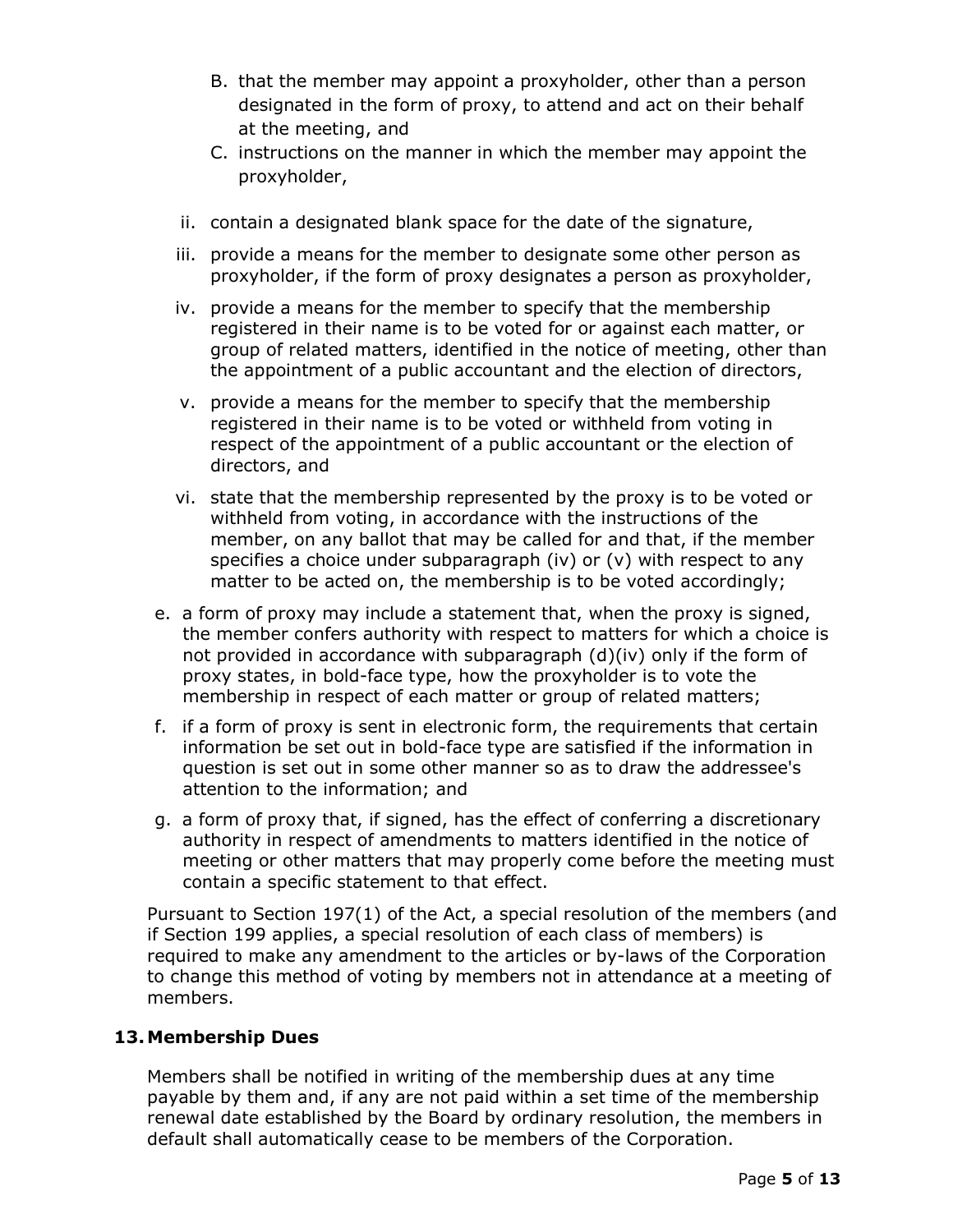# **14.Termination of Membership**

A membership in the Corporation is terminated when:

- a. the member dies, or, in the case of a member that is a corporation, the corporation is dissolved;
- b. a member fails to maintain any qualifications for membership described in the section on membership conditions of these by-laws;
- c. the member resigns by delivering a written resignation to the chair of the Board of the Corporation in which case such resignation shall be effective on the date specified in the resignation;
- d. the member is expelled in accordance with any discipline of members section or is otherwise terminated in accordance with the articles or bylaws;
- e. the member's term of membership expires; or
- f. the Corporation is liquidated or dissolved under the Act.

# **15.Effect of Termination of Membership**

Subject to the articles, upon any termination of membership, the rights of the member, including any rights in the property of the Corporation, automatically cease to exist.

# **16. Discipline of Members**

The Board shall have authority to suspend or expel any member from the Corporation for any one or more of the following grounds:

- a. violating any provision of the articles, by-laws, or written policies of the Corporation;
- b. carrying out any conduct which may be detrimental to the Corporation as determined by the Board in its sole discretion;
- c. for any other reason that the Board in its sole and absolute discretion considers to be reasonable, having regard to the purpose of the Corporation.

In the event that the Board determines that a member should be expelled or suspended from membership in the Corporation, the president, or such other officer as may be designated by the Board, shall provide twenty (20) days notice of suspension or expulsion to the member and shall provide reasons for the proposed suspension or expulsion. The member may make written submissions to the president, or such other officer as may be designated by the Board, in response to the notice received within such twenty (20) day period. In the event that no written submissions are received by the president, the president, or such other officer as may be designated by the Board, may proceed to notify the member that the member is suspended or expelled from membership in the Corporation. If written submissions are received in accordance with this section, the Board will consider such submissions in arriving at a final decision and shall notify the member concerning such final decision within a further twenty (20) days from the date of receipt of the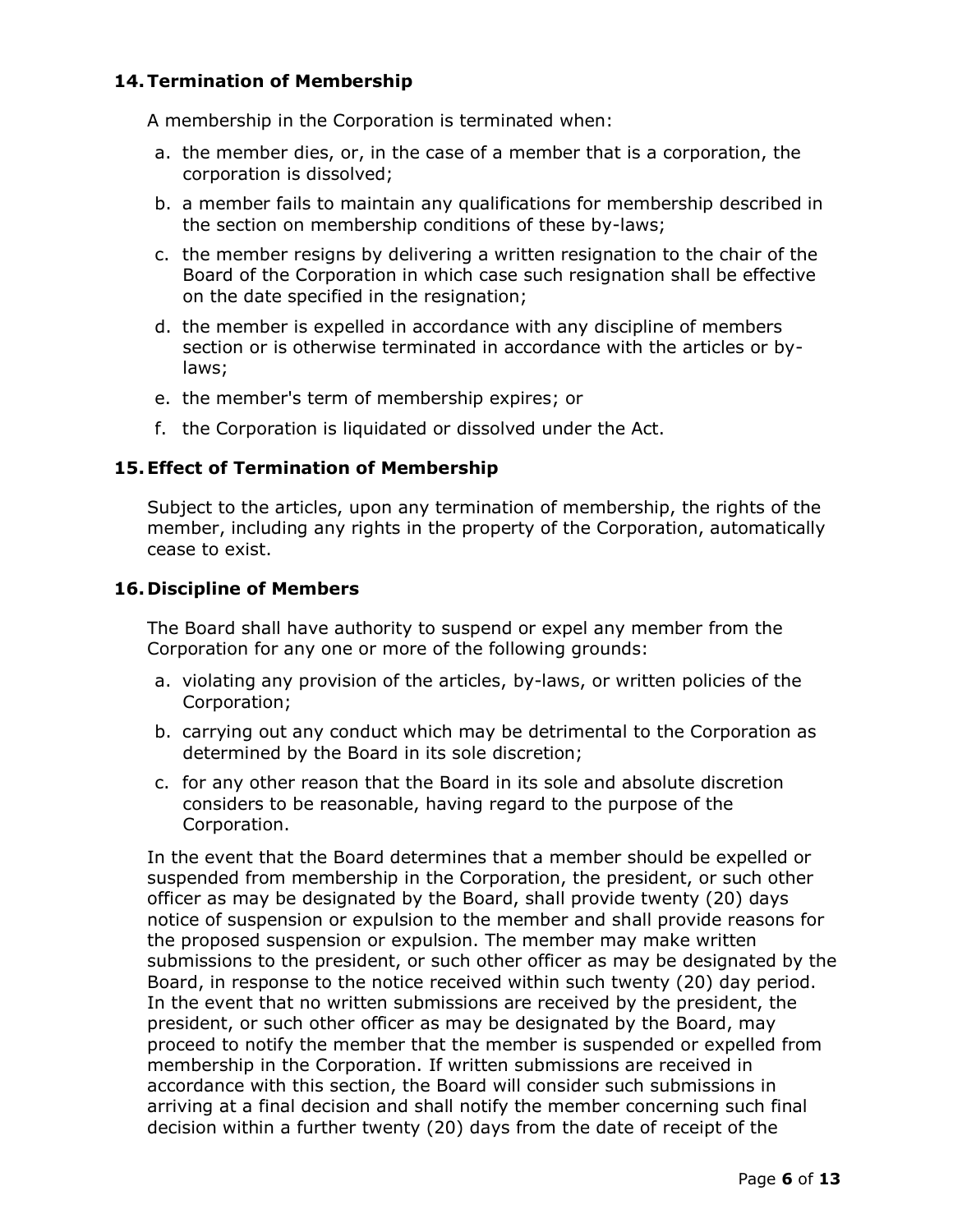submissions. The Board's decision shall be final and binding on the member, without any further right of appeal.

# **17.Proposals Nominating Directors at Annual Meeting of Members (AGM)**

- a. The Nominating Committee of CSME shall be composed of the members of the Executive Committee, and other members if deemed necessary and selected by the Executive Committee. The most immediate living Past-President of the society shall serve as Chair of the Nominating Committee.
- b. Each year, the Nominating Committee shall circulate a report proposing a recommended slate of candidates for all CSME Board positions at least 30 days prior to the Annual Meeting of Members (AGM) at which formal appointments or elections are to be held.
- c. No fewer than 90 days prior to CSME's annual general meeting, the Nominating Committee shall issue a "Call for Applications/Nominations to the Board of Directors" seeking the names and expressions of interest of qualified people ready to let their names stand for possible nomination in regards to the available Director positions. This Call shall be distributed by email to all Members, as a minimum, and to other relevant groups if possible.
- d. If any vacancy occurs in any Board of Directors position other than that of President and Senior Vice President, the Nominating Committee shall review recent applications, or solicit new ones, in order to present a nomination to the Board of Directors to fill the vacancy as soon as possible in an acting capacity until formal appointment can be approved at an AGM pursuant to a broad Call for Applications/Nominations.
- e. Should a Member wish to stand for election or nominate a colleague for an available position in the proposed slate, they shall submit a completed application/nomination form available from the CSME. The nomination form, signed by the applicant or nominator, must be submitted to the CSME Executive Director no later than 45 days prior to CSME's annual general meeting.

# **18.Timing of Appointments**

The termination of former directors and the continuation or new appointment of directors, as approved by Members at the Annual General meeting pursuant to due consideration of the Nominating Committee Report, shall be effective upon termination of the AGM.

# **19.Place of Meeting of Members**

Subject to compliance with section 159 (Place of Meeting of Members) of the Act, in person meetings of members may be held at any place within Canada determined by the Board.

#### **20.Persons Entitled to be Present at Meeting of Members**

Members, non-members, directors and the public accountant of the Corporation are entitled to be present at a meeting of members. However, only those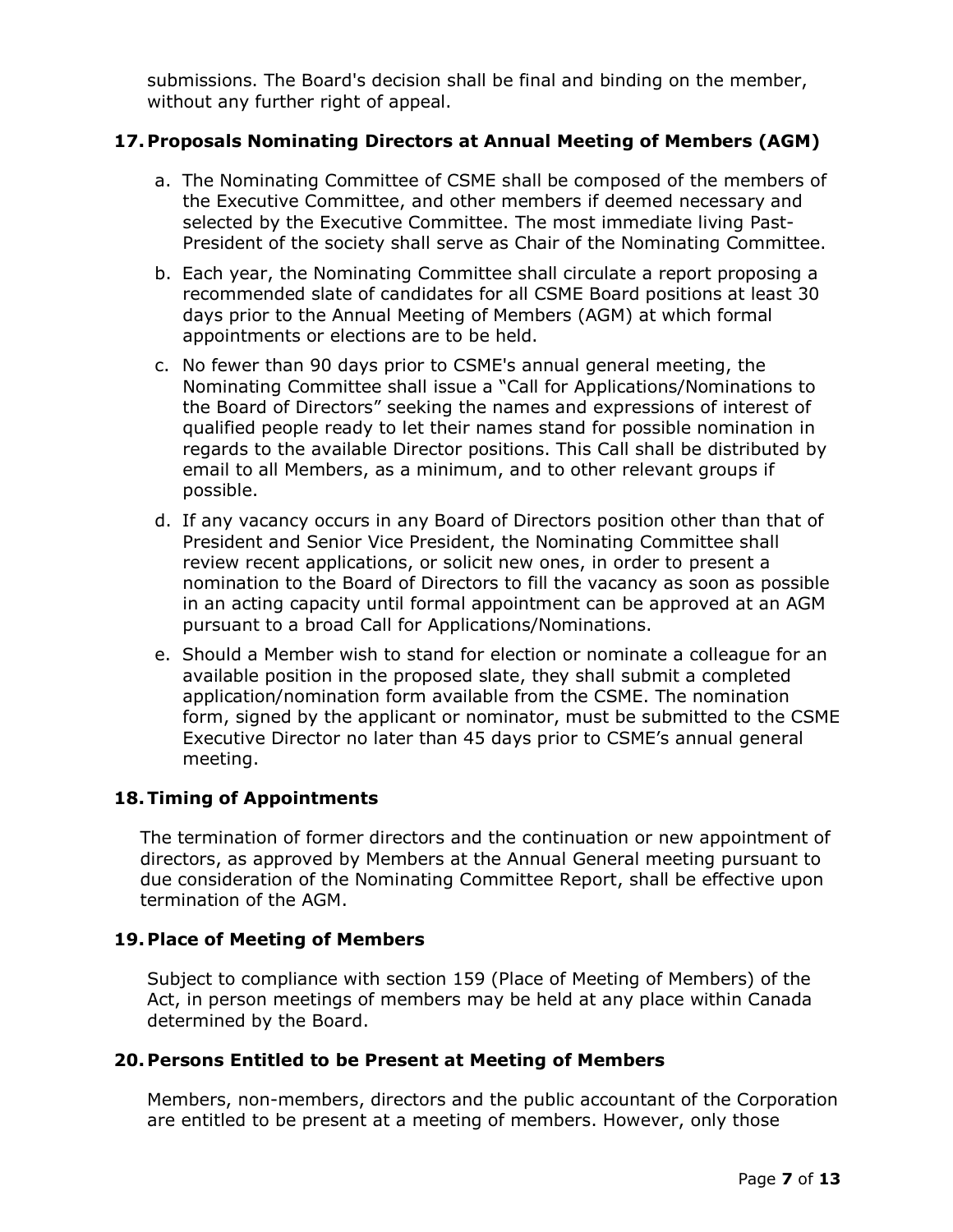members entitled to vote at a meeting of members according to the provisions of the Act, articles and by-laws are entitled to cast a vote at the meeting.

## **21.Chair of Meetings of Members**

The President of the CSME shall chair meetings of members. In the event the President is absent, the Senior Vice President shall act as chair. In the event that the President and the Senior Vice President of the CSME are absent, the members who are present and entitled to vote at the meeting shall choose one of their number to chair the meeting.

### **22.Quorum at Meetings of Members**

At any annual or special general meeting of members, five percent (5%) of voting members present in person or by proxy, as verified by the Senior Vice-President, shall constitute a quorum.

## **23.Votes to Govern at Meetings of Members**

At any meeting of members, every question shall, unless otherwise provided by the articles or by-laws or by the Act, be determined by a majority of the votes cast on the questions. In case of an equality of votes either on a show of hands or on a ballot or on the results of electronic voting, the chair of the meeting in addition to an original vote shall have a second or casting vote.

## **24.Participation by Electronic Means at Meetings of Members**

If the Corporation chooses to make available a telephonic, electronic or other communication facility that permits all participants to communicate adequately with each other during a meeting of members, any person entitled to attend such meeting may participate in the meeting by means of such telephonic, electronic or other communication facility in the manner provided by the Act. A person participating in a meeting by such means is deemed to be present at the meeting. Notwithstanding any other provision of this by-law, any person participating in a meeting of members pursuant to this section who is entitled to vote at that meeting may vote, in accordance with the Act, by means of any telephonic, electronic or other communication facility that the Corporation has made available for that purpose.

#### **25.Meeting of Members Held Entirely by Electronic Means**

Meetings of members may be held entirely by telephonic, an electronic or other communication facility.

#### **26. Number of Directors**

The Board shall consist of the number of directors specified in these articles.

#### **27.Term of Office of Directors**

The terms of office of all Directors shall be two years which will be renewable.

#### **28.Calling of Meetings or Ballots of Board of Directors**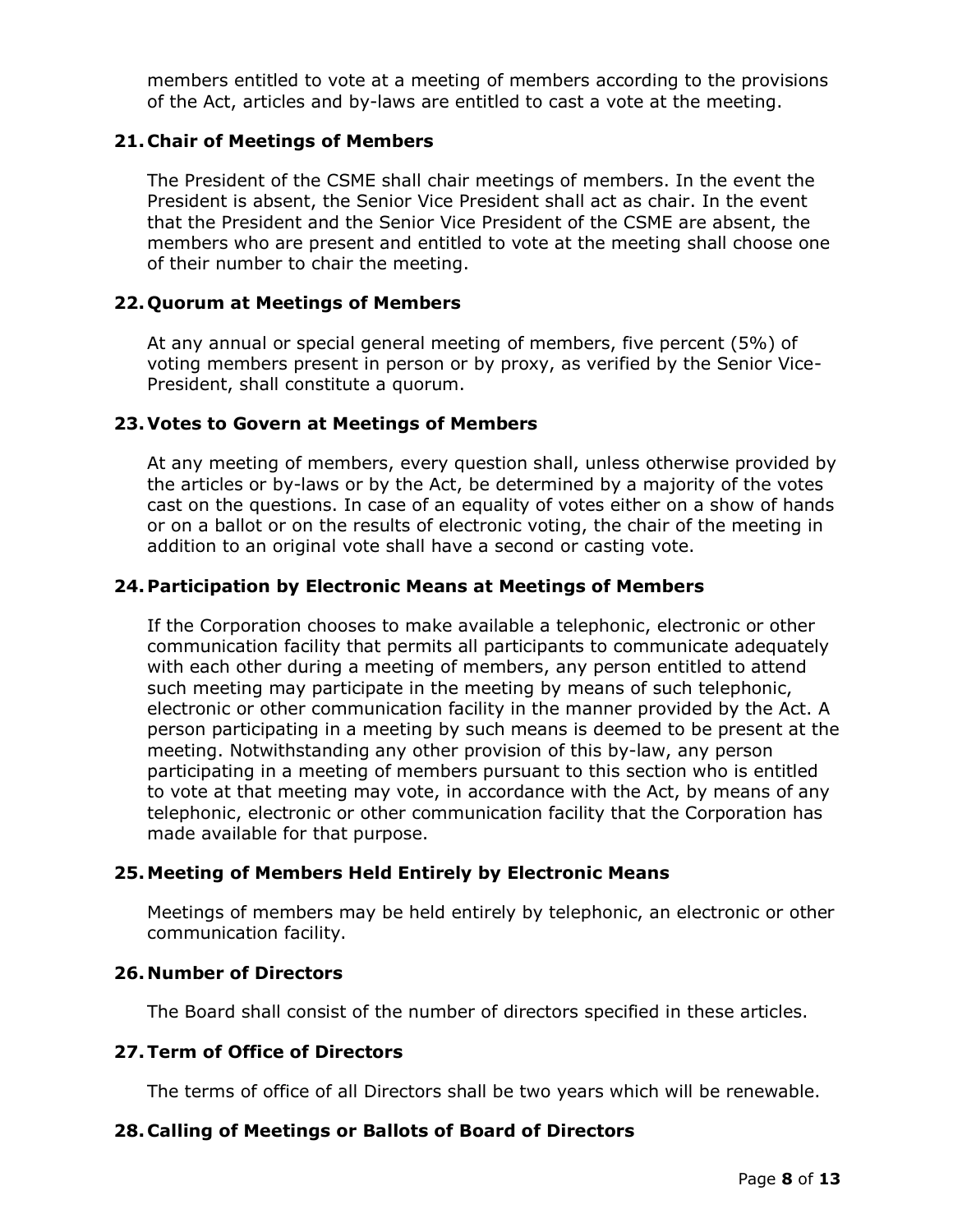The Board of Directors of the CSME shall hold its regular meetings two or more times during each fiscal year to receive the report of the activities of its Committees and to conduct such other business as may be necessary. The Executive Committee may call for additional meetings and ballots of the Board of Directors, wherein participation and voting may be conducted using electronic means.

# **29. Notice of Meetings of Board of Directors**

Notice of the time and place for the holding of a meeting of the Board shall be given in the manner provided in the section on giving notice of meeting of directors of this by-law to every director of the Corporation not less than 30 days before the time when the meeting is to be held. Notice of a meeting shall not be necessary if all of the directors are present, and none objects to the holding of the meeting, or if those absent have waived notice of or have otherwise signified their consent to the holding of such meeting. Notice of an adjourned meeting is not required if the time and place of the adjourned meeting is announced at the original meeting. Unless the by-law otherwise provides, no notice of meeting needs to specify the purpose or the business to be transacted at the meeting except that a notice of meeting of directors shall specify any matter referred to in subsection 138(2) (Limits on Authority) of the Act that is to be dealt with at the meeting.

# **30.Regular Meetings of the Board of Directors**

The Board may appoint a day or days in any month or months for regular meetings of the Board at a place and hour to be named. A copy of any resolution of the Board fixing the place and time of such regular meetings of the Board shall be sent to each director forthwith after being passed, but no other notice shall be required for any such regular meeting except if subsection 136(3) (Notice of Meeting) of the Act requires the purpose thereof or the business to be transacted to be specified in the notice.

# **31.Votes to Govern at Meetings of the Board of Directors**

- a. At all meetings of the Board, every question shall be decided by a majority of the votes cast on the question. In case of an equality of votes, the chair of the meeting in addition to an original vote shall have a second or casting vote.
- b. Quorum at Board of Directors shall be 50% of the number of Directors holding office at the time of the Board of directors meeting.

# **32.Appointment of Officers**

The Board may designate the offices of the Corporation, appoint officers on an annual or more frequent basis, specify their duties and, subject to the Act, delegate to such officers the power to manage the affairs of the Corporation. A director may be appointed to any office of the Corporation. An officer may, but need not, be a director unless these by-laws otherwise provide. Two or more offices may be held by the same person.

# **33.Executive Committee of the Board of Directors**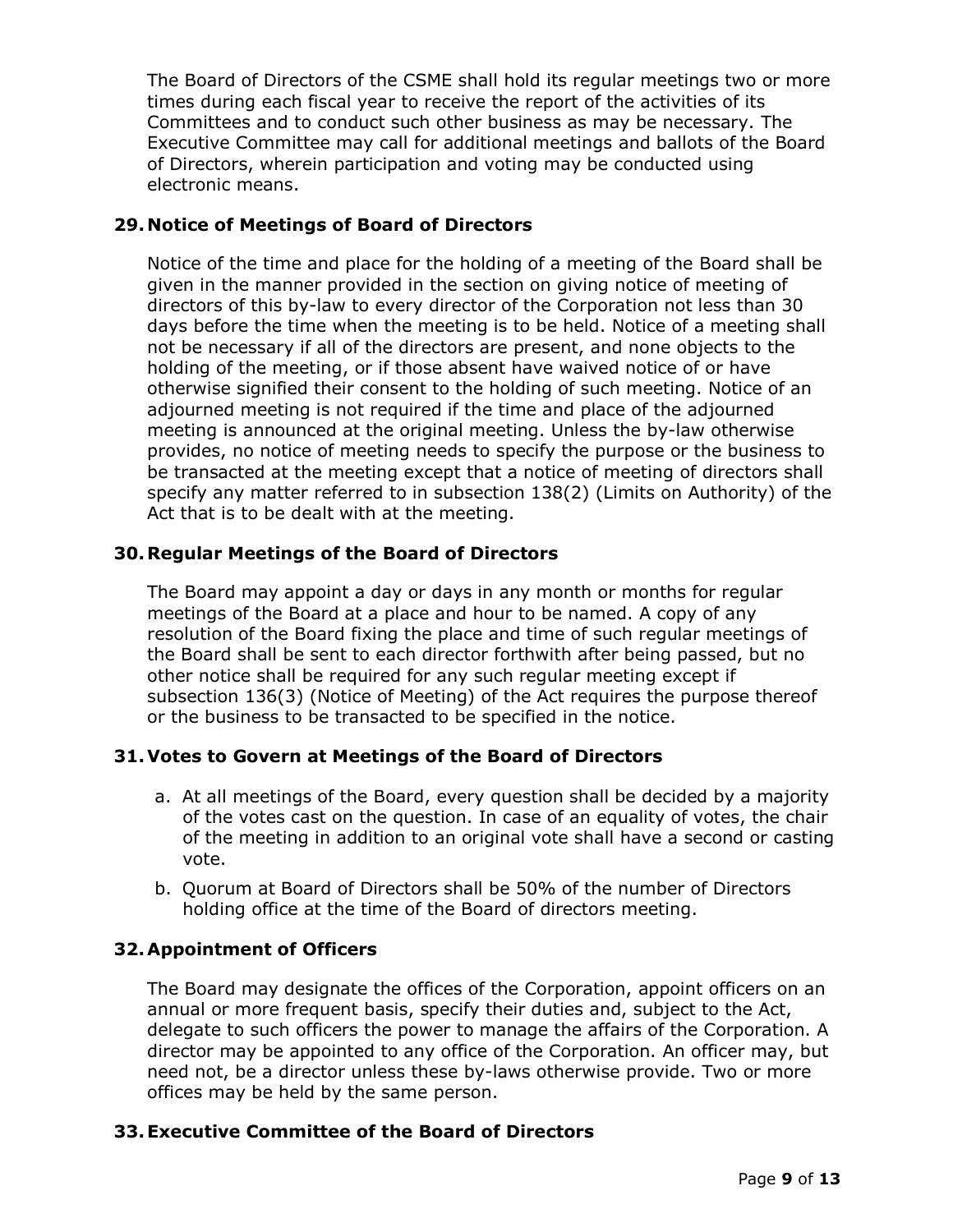The Executive Committee of the CSME shall be responsible for the management of the affairs of the Society, in accordance with the policies adopted by the Board of Directors.

The Executive Committee shall report to each regular meeting of the Board of Directors of CSME concerning the proceedings of and the action taken by the Executive of CSME.

The Executive Committee of the Board of Directors of CSME shall comprise:

- a. the President;
- b. the Senior Vice President;
- c. the Honorary Treasurer;
- d. the Honorary Secretary;
- e. the most immediate living Past-President;
- f. the Vice-President, Technical Programs;
- g. the Executive Director (non-voting).

## **34. Description of Directors and Officers**

Unless otherwise specified by the Board (which may, subject to the Act modify, restrict or supplement such duties and powers), the offices of the Corporation, if designated and if officers are appointed, shall have the following duties and powers associated with their positions:

- a. President The President shall represent the Society at official functions and shall chair all meetings of the Board of Directors and the Executive Committee, at all Annual General Meetings and Special General Meetings, and shall ex officio be a member of all Committees of the Society.
- b. Most Immediate Living Past-President The Most Immediate Living Past-President shall chair the CSME Awards Committee and the CSME Nominating Committee.
- c. Senior Vice President The Senior Vice-President shall ex officio be a member of all Committees of the Society and shall, in the event of the absence or disability of the President, perform the duties of the President. In addition, the Senior VP shall chair the CSME Membership Committee.
- d. Vice-President, Technical Programs The VP Technical programs shall be responsible for the organization and coordination of Technical Committees and shall perform such other duties as may be assigned by the Board of Directors.
- e. Honorary Treasurer The Honorary Treasurer shall have general charge of the finances of the Society and shall perform such other duties as may be assigned by the Board of Directors.
- f. Honorary Secretary The Honorary Secretary shall prepare if required: the minutes and agendas of the Society and shall be responsible for the maintenance of the Society's archives during his term of office.
- g. Chairs of Standing Committees The Chair of each of the Standing Committees, created by the Board of Directors as required, shall chair all meetings of title Committee and shall perform such other duties as may be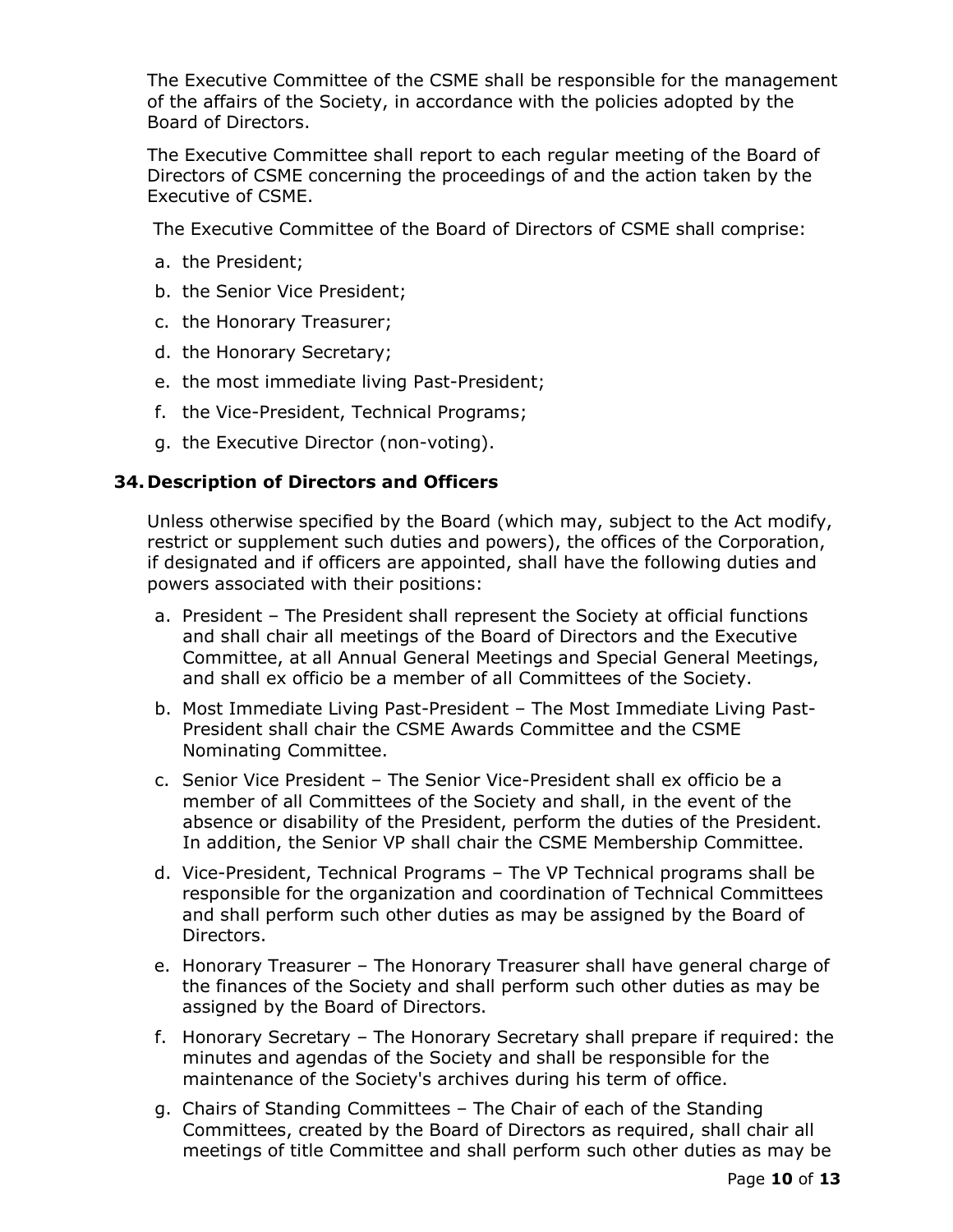assigned by the Board of Directors. The Chair shall be a voting member of the Board of Directors and shall report to the Board on the activities of the Committee at all semi-annual Board of Directors meetings.

- h. Chairs of Special Committees The Chair of each of the Special Committees, created by the Board of Directors as required, shall chair all meetings of title Committee and shall perform such other duties as may be assigned by the Board of Directors. The Chair shall be a non-voting member of the Board of Directors and shall report to the Board on the activities of the Committee at all semi-annual Board of Directors meetings.
- i. Chairs of Technical Committees The Chair of each Technical Committee (TC) shall be responsible for the development of activities to support the technical interests of members of the committee. The Chair shall be a voting member of the Board of Directors and shall report to the Board on the activities of the Committee at all semi-annual Board of Directors meetings. The Board of Directors shall establish the Technical Committees as required.
- j. Executive Director The Executive Director shall be the Executive officer of the Society, under the direction of the Board of Directors, to which he/she shall report. The Executive Director shall attend all meetings of the Society, including the Board of Directors and of the Executive Committee, in an ex officio non-voting capacity. The Executive Director shall act as Secretary during Board and Executive Committee meetings, be responsible for the execution of the decisions of the Board of Directors, and provide other services as may be contracted from time to time by the Board of Directors through a Contract for Services.

# **35.Vacancy in Office**

In the absence of a written agreement to the contrary, the Board may remove, whether for cause or without cause, any officer of the Corporation. Unless so removed, an officer shall hold office until the earlier of:

- a. the officer's successor being appointed;
- b. the officer's resignation;
- c. such officer ceasing to be a director (if a necessary qualification of appointment); or
- d. such officer's death.

If the office of any officer of the Corporation shall be or become vacant, the Executive Committee or the Board may, by ordinary resolution, appoint a person to fill such vacancy on an acting capacity until such time that their official appointment is approved at an official meeting of Members pursuant to a broad Call for nominations.

#### **36.Method of Giving Any Notice**

The Board of Directors shall meet following CSME's annual general meeting to elect the officers of CSME. It shall meet at least two times in each year at such times and places as the President may designate. Written notice of meetings shall be supplied at least 30 days in advance.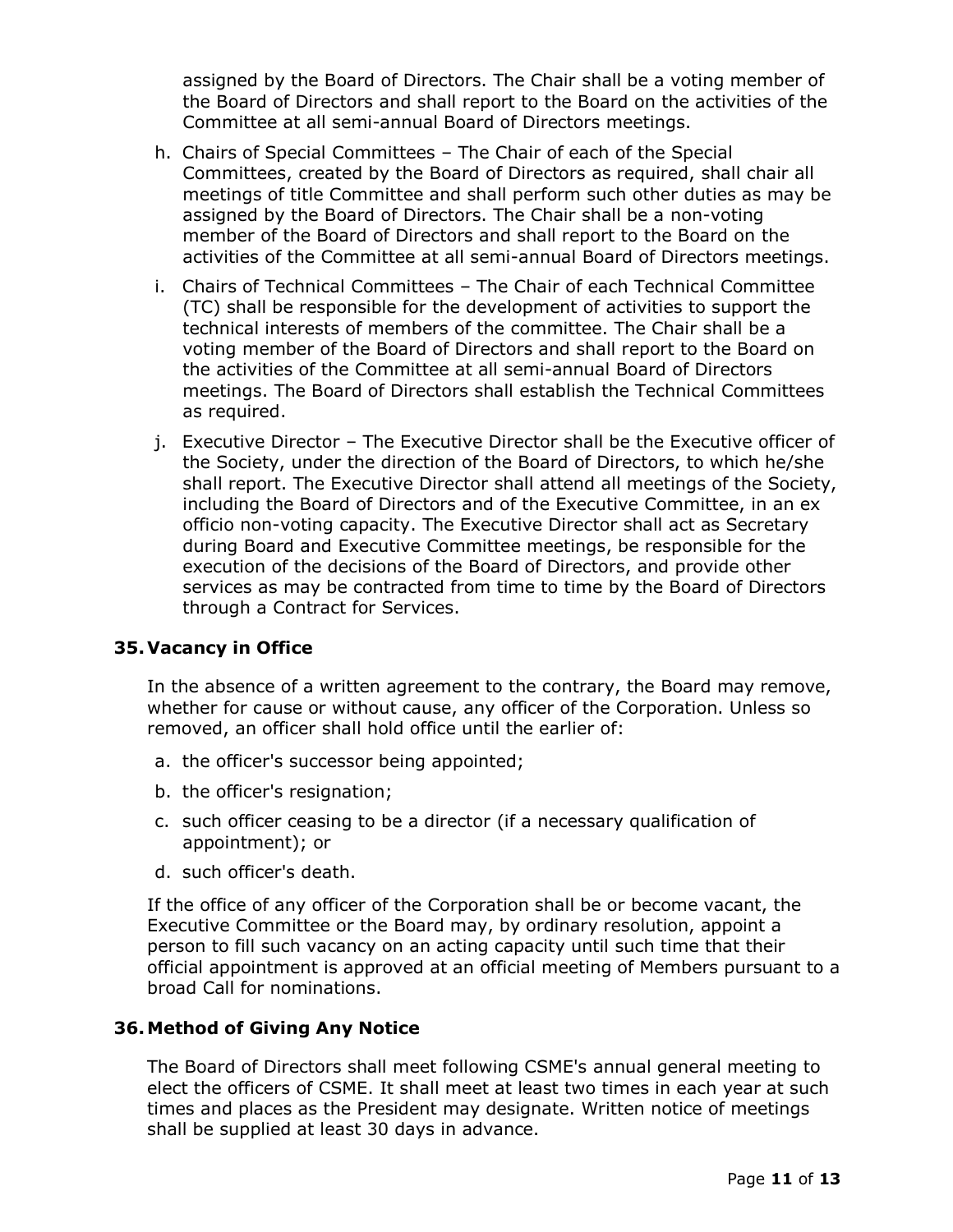If a majority of the Board of Directors consent, they may participate in a meeting of Directors or of a committee of Directors by means of a telephonic, an electronic or other communication facility that permits all participants to communicate adequately with each other during the meeting. A Director so participating in a meeting is deemed to be present at the meeting.

## **37.Copyright Ownership of Original Documents**

CSME owns the copyright to all original publications published by CSME. These include, but are not limited to: the CSME *Bulletin* and the proceedings of CSME conferences.

## **38. Invalidity of any Provisions of this By-law**

The invalidity or unenforceability of any provision of this by-law shall not affect the validity or enforceability of the remaining provisions of this by-law.

## **39.Omissions and Errors**

The accidental omission to give any notice to any member, director, officer, member of a committee of the Board or public accountant, or the non-receipt of any notice by any such person where the Corporation has provided notice in accordance with the by-laws or any error in any notice not affecting its substance shall not invalidate any action taken at any meeting to which the notice pertained or otherwise founded on such notice.

### **40.Mediation and Arbitration**

Disputes or controversies among members, directors, officers, committee members, or volunteers of the Corporation are as much as possible to be resolved in accordance with mediation and/or arbitration as provided in the section on dispute resolution mechanism of this by-law.

#### **41. Dispute Resolution Mechanism**

In the event that a dispute or controversy among members, directors, officers, committee members or volunteers of the Corporation arising out of or related to the articles or by-laws, or out of any aspect of the operations of the Corporation is not resolved in private meetings between the parties then without prejudice to or in any other way derogating from the rights of the members, directors, officers, committee members, employees or volunteers of the Corporation as set out in the articles, by-laws or the Act, and as an alternative to such person instituting a law suit or legal action, such dispute or controversy shall be settled by a process of dispute resolution as follows:

- a. The dispute or controversy shall first be submitted to a panel of mediators whereby the one party appoints one mediator, the other party (or if applicable the Board of the Corporation) appoints one mediator, and the two mediators so appointed jointly appoint a third mediator. The three mediators will then meet with the parties in question in an attempt to mediate a resolution between the parties.
- b. The number of mediators may be reduced from three to one or two upon agreement of the parties.